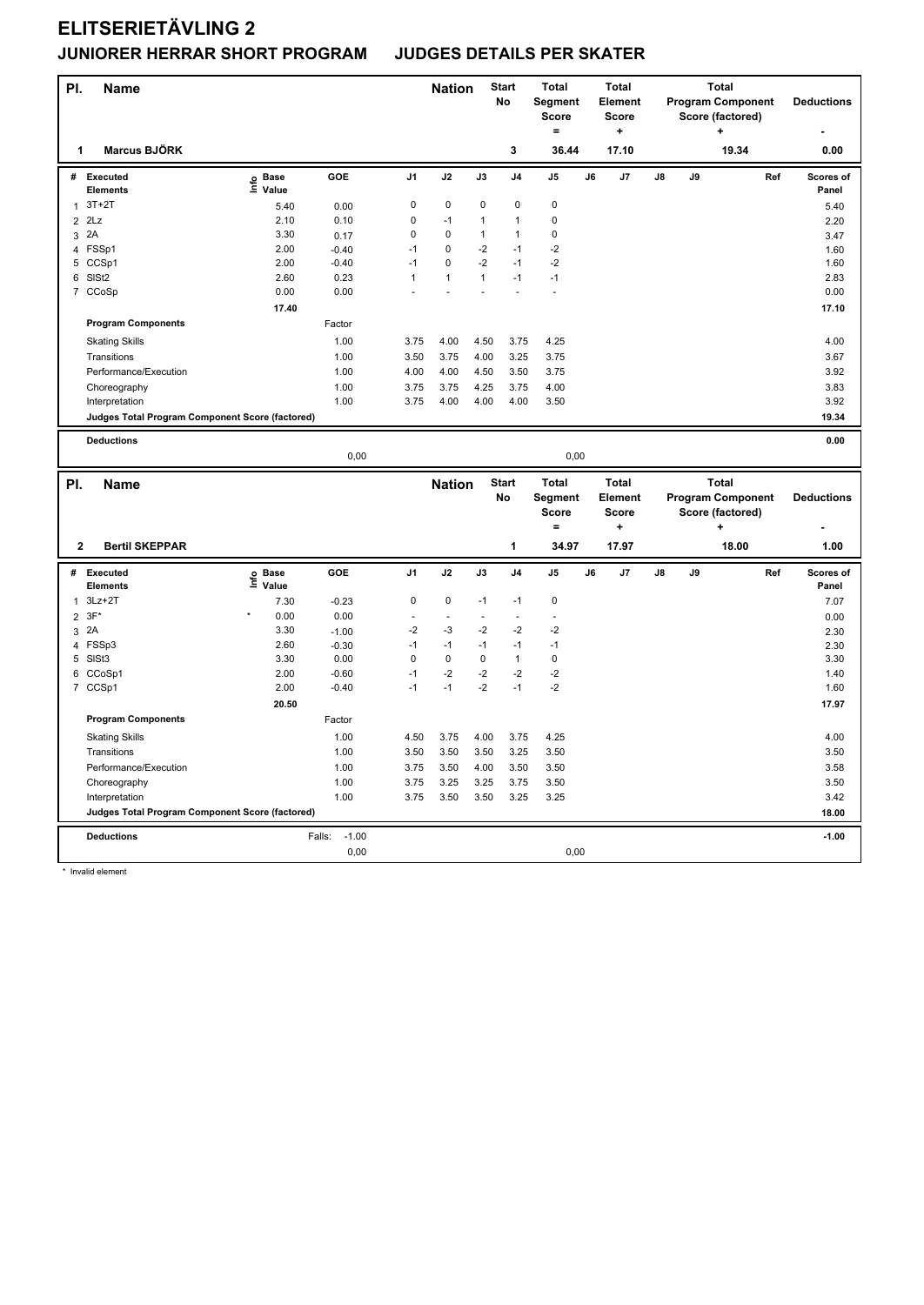## **ELITSERIETÄVLING 2**

#### **JUNIORER HERRAR SHORT PROGRAM JUDGES DETAILS PER SKATER**

| PI.            | <b>Name</b>                                     |                   |                   |                | <b>Nation</b>  |                | <b>Start</b><br>No | <b>Total</b><br>Segment<br>Score<br>$=$ |    | <b>Total</b><br><b>Element</b><br><b>Score</b><br>÷ |    |    | <b>Total</b><br><b>Program Component</b><br>Score (factored)<br>÷ |     | <b>Deductions</b>  |
|----------------|-------------------------------------------------|-------------------|-------------------|----------------|----------------|----------------|--------------------|-----------------------------------------|----|-----------------------------------------------------|----|----|-------------------------------------------------------------------|-----|--------------------|
| 3              | <b>Josef OSCARSSON-ERIKSSON</b>                 |                   |                   |                |                |                | 4                  | 32.81                                   |    | 12.57                                               |    |    | 20.24                                                             |     | 0.00               |
| #              | <b>Executed</b><br><b>Elements</b>              | e Base<br>⊑ Value | GOE               | J <sub>1</sub> | J2             | J3             | J <sub>4</sub>     | J5                                      | J6 | J7                                                  | J8 | J9 |                                                                   | Ref | Scores of<br>Panel |
| $\mathbf{1}$   | 2A                                              | 3.30              | $-0.83$           | $-1$           | $-1$           | $-2$           | $-2$               | $-2$                                    |    |                                                     |    |    |                                                                   |     | 2.47               |
| $\overline{2}$ | 3S+COMBO                                        | 4.20              | $-2.10$           | $-3$           | $-3$           | $-3$           | $-3$               | $-3$                                    |    |                                                     |    |    |                                                                   |     | 2.10               |
|                | 3 FSSp                                          | 0.00              | 0.00              | ÷,             | ä,             |                | ÷,                 | $\overline{a}$                          |    |                                                     |    |    |                                                                   |     | 0.00               |
| 4              | 2Lz                                             | 2.10              | 0.30              | $\mathbf{1}$   | 0              | $\mathbf{1}$   | $\mathbf{1}$       | $\mathbf{1}$                            |    |                                                     |    |    |                                                                   |     | 2.40               |
| 5              | CCSp1                                           | 2.00              | $-0.60$           | $-2$           | $-2$           | $-2$           | $-2$               | $-2$                                    |    |                                                     |    |    |                                                                   |     | 1.40               |
|                | 6 SISt1                                         | 1.80              | $-0.10$           | $\mathsf 0$    | $\pmb{0}$      | $-1$           | $\mathbf{1}$       | $-1$                                    |    |                                                     |    |    |                                                                   |     | 1.70               |
|                | 7 CCoSp2                                        | 2.50              | 0.00              | $\mathbf{1}$   | $\mathbf 0$    | 0              | 0                  | $\mathbf 0$                             |    |                                                     |    |    |                                                                   |     | 2.50               |
|                |                                                 | 15.90             |                   |                |                |                |                    |                                         |    |                                                     |    |    |                                                                   |     | 12.57              |
|                | <b>Program Components</b>                       |                   | Factor            |                |                |                |                    |                                         |    |                                                     |    |    |                                                                   |     |                    |
|                | <b>Skating Skills</b>                           |                   | 1.00              | 4.00           | 3.75           | 4.25           | 4.00               | 4.25                                    |    |                                                     |    |    |                                                                   |     | 4.08               |
|                | Transitions                                     |                   | 1.00              | 3.75           | 3.75           | 4.00           | 3.50               | 4.25                                    |    |                                                     |    |    |                                                                   |     | 3.83               |
|                | Performance/Execution                           |                   | 1.00              | 4.25           | 4.00           | 3.75           | 3.50               | 4.50                                    |    |                                                     |    |    |                                                                   |     | 4.00               |
|                | Choreography                                    |                   | 1.00              | 4.25           | 4.00           | 4.50           | 3.75               | 4.50                                    |    |                                                     |    |    |                                                                   |     | 4.25               |
|                | Interpretation                                  |                   | 1.00              | 4.00           | 4.25           | 4.00           | 3.50               | 4.50                                    |    |                                                     |    |    |                                                                   |     | 4.08               |
|                | Judges Total Program Component Score (factored) |                   |                   |                |                |                |                    |                                         |    |                                                     |    |    |                                                                   |     | 20.24              |
|                |                                                 |                   |                   |                |                |                |                    |                                         |    |                                                     |    |    |                                                                   |     | 0.00               |
|                | <b>Deductions</b>                               |                   | 0,00              |                |                |                |                    | 0,00                                    |    |                                                     |    |    |                                                                   |     |                    |
|                |                                                 |                   |                   |                |                |                |                    |                                         |    |                                                     |    |    |                                                                   |     |                    |
|                |                                                 |                   |                   |                |                |                |                    |                                         |    |                                                     |    |    |                                                                   |     |                    |
| PI.            | <b>Name</b>                                     |                   |                   |                | <b>Nation</b>  |                | <b>Start</b>       | <b>Total</b>                            |    | <b>Total</b>                                        |    |    | <b>Total</b>                                                      |     |                    |
|                |                                                 |                   |                   |                |                |                | No                 | Segment                                 |    | Element                                             |    |    | <b>Program Component</b>                                          |     | <b>Deductions</b>  |
|                |                                                 |                   |                   |                |                |                |                    | <b>Score</b>                            |    | <b>Score</b>                                        |    |    | Score (factored)                                                  |     |                    |
|                |                                                 |                   |                   |                |                |                |                    | $\equiv$                                |    | ÷                                                   |    |    | ٠                                                                 |     |                    |
| 4              | <b>Aylwin IANTCHENKO</b>                        |                   |                   |                |                |                | 5                  | 32.69                                   |    | 13.93                                               |    |    | 19.76                                                             |     | 1.00               |
| #              | <b>Executed</b>                                 |                   | GOE               | J <sub>1</sub> | J2             | J3             | J <sub>4</sub>     | J <sub>5</sub>                          | J6 | J7                                                  | J8 | J9 |                                                                   | Ref | Scores of          |
|                | Elements                                        | e Base<br>⊑ Value |                   |                |                |                |                    |                                         |    |                                                     |    |    |                                                                   |     | Panel              |
| 1              | $3T+2T$                                         | 5.40              | $-0.47$           | 0              | $-1$           | $-2$           | $-1$               | $\mathbf 0$                             |    |                                                     |    |    |                                                                   |     | 4.93               |
|                | 2 FSSp1                                         | 2.00              | $-0.30$           | $-1$           | $-1$           | $-2$           | $-1$               | $-1$                                    |    |                                                     |    |    |                                                                   |     | 1.70               |
| 3              | 2Lz                                             | 2.10              | 0.00              | 0              | 0              | 0              | $\mathbf{1}$       | $\mathbf 0$                             |    |                                                     |    |    |                                                                   |     | 2.10               |
| $\overline{4}$ | CCSp1                                           | 2.00              | $-0.20$           | $-1$           | 0              | $-1$           | $\mathbf{1}$       | $-1$                                    |    |                                                     |    |    |                                                                   |     | 1.80               |
|                | $5$ 2A<                                         | 2.30<br><         | $-1.50$           | $-3$           | $-3$           | $-3$           | $-3$               | $-3$                                    |    |                                                     |    |    |                                                                   |     | 0.80               |
| 6              | CCoSp                                           | 0.00              | 0.00              | $\overline{a}$ | $\overline{a}$ | $\overline{a}$ | L.                 | $\overline{a}$                          |    |                                                     |    |    |                                                                   |     | 0.00               |
|                | 7 CiSt2                                         | 2.60              | 0.00              | $\mathsf 0$    | $\pmb{0}$      | 0              | $\pmb{0}$          | $\pmb{0}$                               |    |                                                     |    |    |                                                                   |     | 2.60               |
|                |                                                 | 16.40             |                   |                |                |                |                    |                                         |    |                                                     |    |    |                                                                   |     | 13.93              |
|                | <b>Program Components</b>                       |                   | Factor            |                |                |                |                    |                                         |    |                                                     |    |    |                                                                   |     |                    |
|                | <b>Skating Skills</b>                           |                   | 1.00              | 4.50           | 4.00           | 4.25           | 4.50               | 4.00                                    |    |                                                     |    |    |                                                                   |     | 4.25               |
|                | Transitions                                     |                   | 1.00              | 3.75           | 3.50           | 3.75           | 3.50               | 3.75                                    |    |                                                     |    |    |                                                                   |     | 3.67               |
|                | Performance/Execution                           |                   | 1.00              | 4.00           | 4.00           | 3.75           | 3.75               | 4.00                                    |    |                                                     |    |    |                                                                   |     | 3.92               |
|                | Choreography                                    |                   | 1.00              | 4.25           | 3.50           | 4.25           | 4.00               | 3.75                                    |    |                                                     |    |    |                                                                   |     | 4.00               |
|                | Interpretation                                  |                   | 1.00              | 4.00           | 4.00           | 4.25           | 3.50               | 3.75                                    |    |                                                     |    |    |                                                                   |     | 3.92               |
|                | Judges Total Program Component Score (factored) |                   |                   |                |                |                |                    |                                         |    |                                                     |    |    |                                                                   |     | 19.76              |
|                | <b>Deductions</b>                               |                   | $-1.00$<br>Falls: |                |                |                |                    |                                         |    |                                                     |    |    |                                                                   |     | $-1.00$            |
|                |                                                 |                   | 0,00              |                |                |                |                    | 0,00                                    |    |                                                     |    |    |                                                                   |     |                    |

< Under-rotated jump